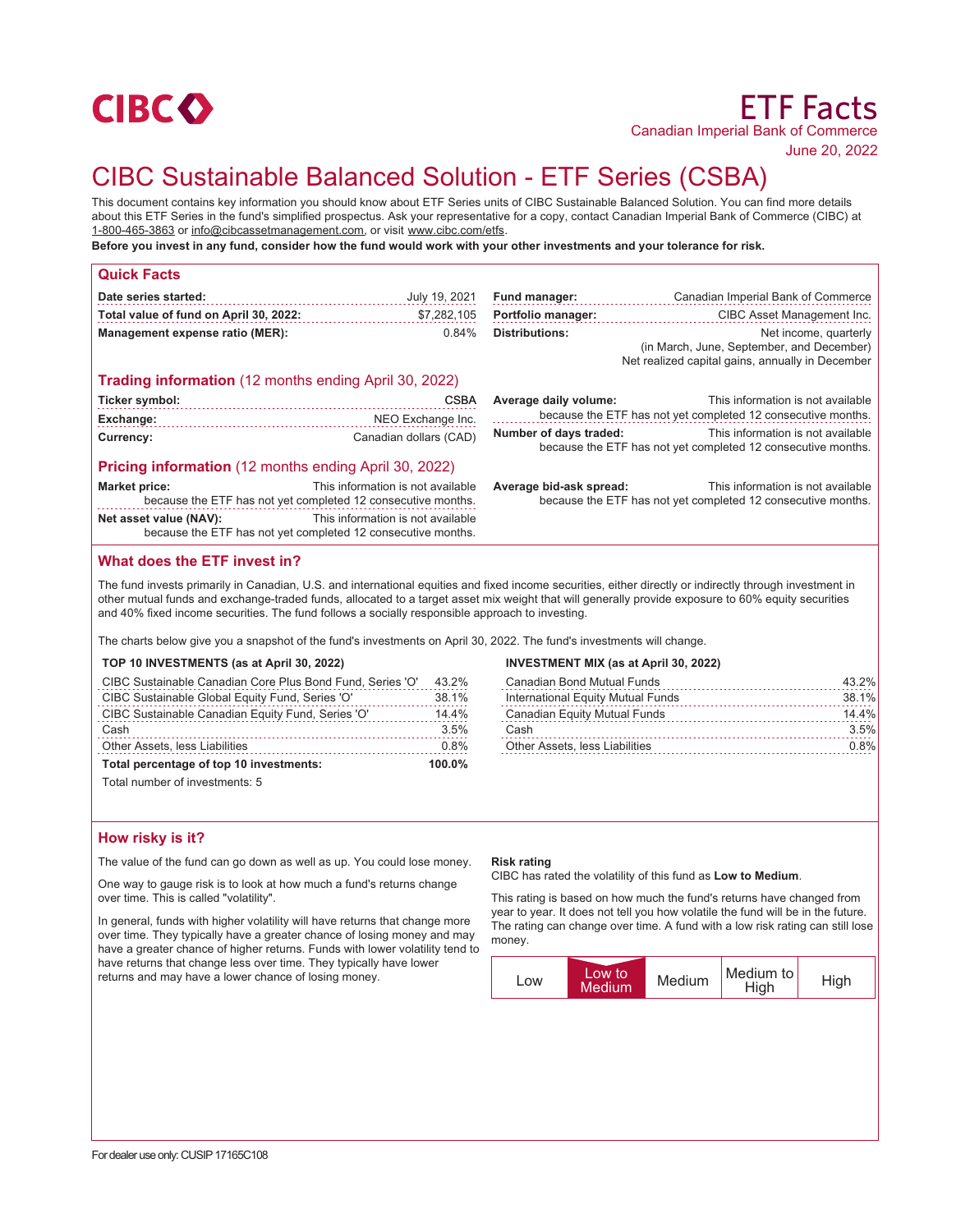For more information about the risk rating, refer to *Investment Risk Classification Methodology* under *Specific Information about Each of the Mutual Funds Described in this Document* in the fund's simplified prospectus. For more information about specific risks that can affect the fund's returns, refer to the fund's simplified prospectus under the section *What are the Risks of Investing in the Fund?*.

#### **No guarantees**

Like most mutual funds, this fund does not have any guarantees. You may not get back the amount of money you invest.

## **How has the ETF performed?**

This section tells you how ETF Series units of the fund have performed. Returns are after expenses have been deducted. These expenses reduce the fund's returns.

## **YEAR-BY-YEAR RETURNS**

This section tells you how ETF Series units of the fund have performed in past calendar years. However, this information is not available because the fund has not yet completed a calendar year.

## **BEST AND WORST 3-MONTH RETURNS**

This section shows the best and worst returns for ETF Series units of the fund in a 3-month period. However, this information is not available because the fund has not yet completed a calendar year.

## **AVERAGE RETURN**

This section shows the value and annual compounded rate of return of a hypothetical \$1,000 investment in ETF Series units of the fund. However, this information is not available because the fund has not yet completed 12 consecutive months.

# **Trading ETFs**

ETF Series units hold a basket of investments, like mutual funds, but trade on exchanges like stocks. Here are a few things to keep in mind when trading ETF Series units:

#### **Pricing**

ETF Series units have two sets of prices: market price and net asset value (NAV).

#### **Market price**

- ETF Series units are bought and sold on exchanges at the market price. The market price can change throughout the trading day. Factors like supply, demand, and changes in the value of a fund's investments can affect the market price.
- You can get price quotes any time during the trading day. Quotes have two parts: **bid** and **ask**.
- The bid is the highest price a buyer is willing to pay if you want to sell your ETF Series units. The ask is the lowest price a seller is willing to accept if you want to buy ETF Series units. The difference between the two is called the **"bid-ask spread"**.
- In general, a smaller bid-ask spread means the ETF Series units are more liquid. That means you are more likely to get the price you expect.

#### **Net asset value (NAV)**

- ETF Series units have a NAV. It is calculated after the close of each trading day and reflects the value of a fund's investments at that point in time.
- NAV is used to calculate financial information for reporting purposes like the returns shown in this document.

#### **Orders**

There are two main options for placing trades: market orders and limit orders. A market order lets you buy or sell units at the current market price. A limit order lets you set the price at which you are willing to buy or sell units.

#### **Timing**

In general, market prices of ETFs can be more volatile around the start and end of the trading day. Consider using a limit order or placing a trade at another time during the trading day.

| Who is this ETF for?                                                                                                                                                                                      | A word about tax                                                                                                                                                                                                                                                                                     |  |
|-----------------------------------------------------------------------------------------------------------------------------------------------------------------------------------------------------------|------------------------------------------------------------------------------------------------------------------------------------------------------------------------------------------------------------------------------------------------------------------------------------------------------|--|
| Investors who:<br>• want a fund with a socially responsible approach to investing;<br>• are seeking a balance of income and long-term capital growth; and<br>• are investing for the medium to long term. | In general, you will have to pay income tax on any money you make on a<br>fund. How much you pay depends on the tax laws where you live and<br>whether or not you hold the fund in a registered plan such as a<br>Registered Retirement Savings Plan (RRSP) or a Tax-Free Savings<br>Account (TFSA). |  |
|                                                                                                                                                                                                           | Keep in mind that if you hold your fund in a non-registered plan, fund<br>distributions are included in your taxable income, whether you receive<br>them in cash or have them reinvested.                                                                                                            |  |